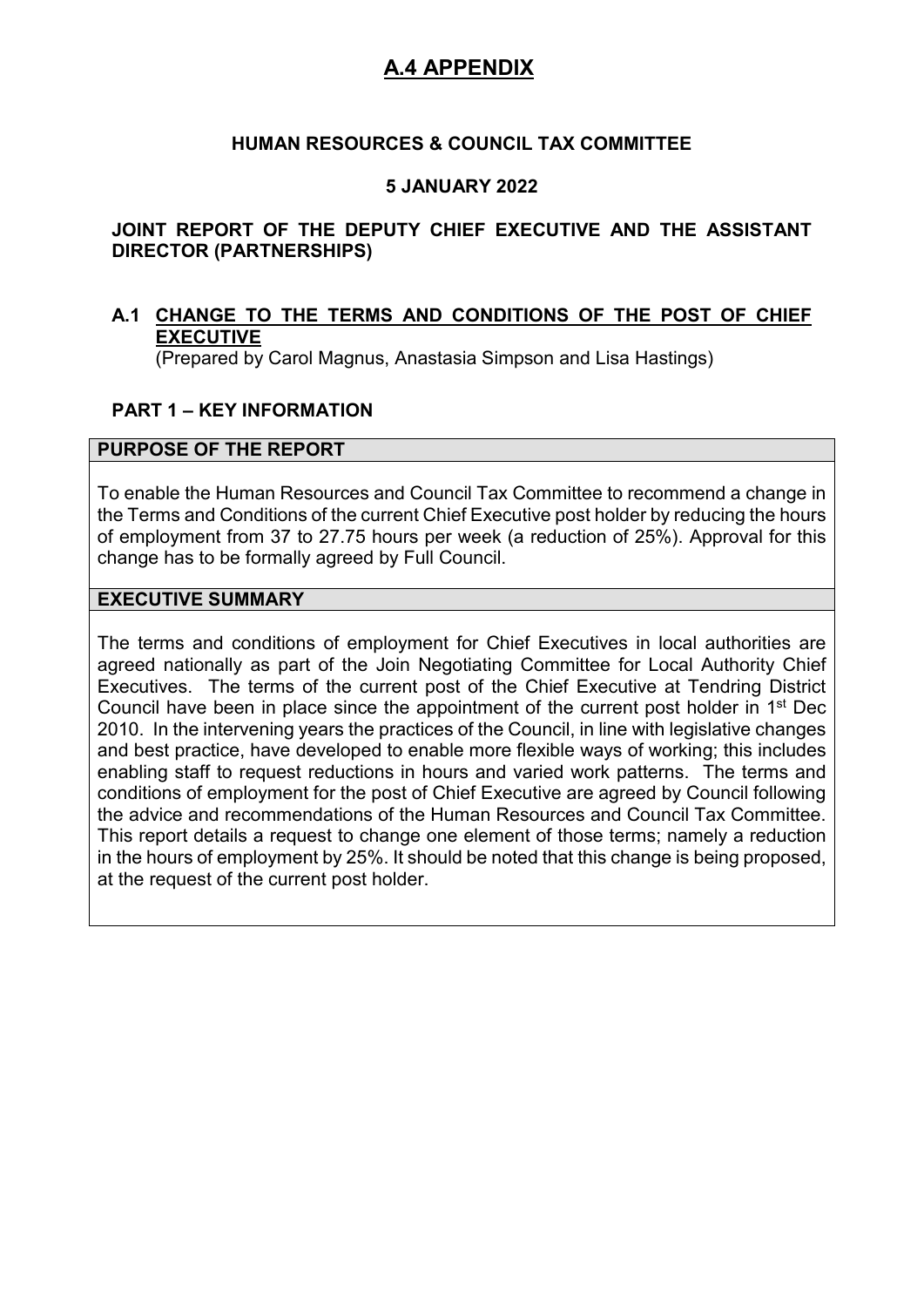## **RECOMMENDATION(S)**

**It is recommended that the Human Resources and Council Tax Committee:-** 

- **(a) notes the request of the current Chief Executive to reduce hours of employment from 37 to 27.75;**
- **(b) supports the request, acknowledging the reduction of the Chief Executive's availability and that additional cover will not be provided for the reduction in working hours; and**
- **(c) RECOMMENDS TO FULL COUNCIL that:** 
	- **(i) the terms and conditions of the employment of the current Chief Executive shall be amended to 27.75 hours per week with effect from 31st March 2022;**
	- **(ii) this change be reviewed after an initial period of six months operation and then at twelve month intervals following that; and**
	- **(iii) the post will remain at 37 hours on the Council's establishment.**

# **PART 2 – IMPLICATIONS OF THE DECISION**

#### **DELIVERING PRIORITIES**

In line with legislative changes and best practice the Council has developed to enable more flexible ways of working; this includes enabling staff to request reductions in hours and varied work patterns. This request has been submitted in accordance with Council HR policies.

## **FINANCE, OTHER RESOURCES AND RISK**

The proposed reduction in hours will result in a salary saving of £43,899.70 pa for the Council.

## **LEGAL & CONSTITUTIONAL POWERS**

No significant legal implications have been identified. Any changes to working hours will be implemented in accordance with best practice and current employment law and the request has been made in accordance with the Council's HR Policies.

The terms and conditions of employment for the Chief Executive are approved by full Council upon the recommendations of the Human Resources and Council Tax Committee (Part 3.10).

The Report is to be considered in Part A and therefore, contains no personal information.

## **OTHER IMPLICATIONS**

This change does reduce the availability and workload of the Chief Executive by 9.25 hours per week. Although the Chief Executive plans to work the reduced hours ensuring availability every day of the week (Monday – Friday).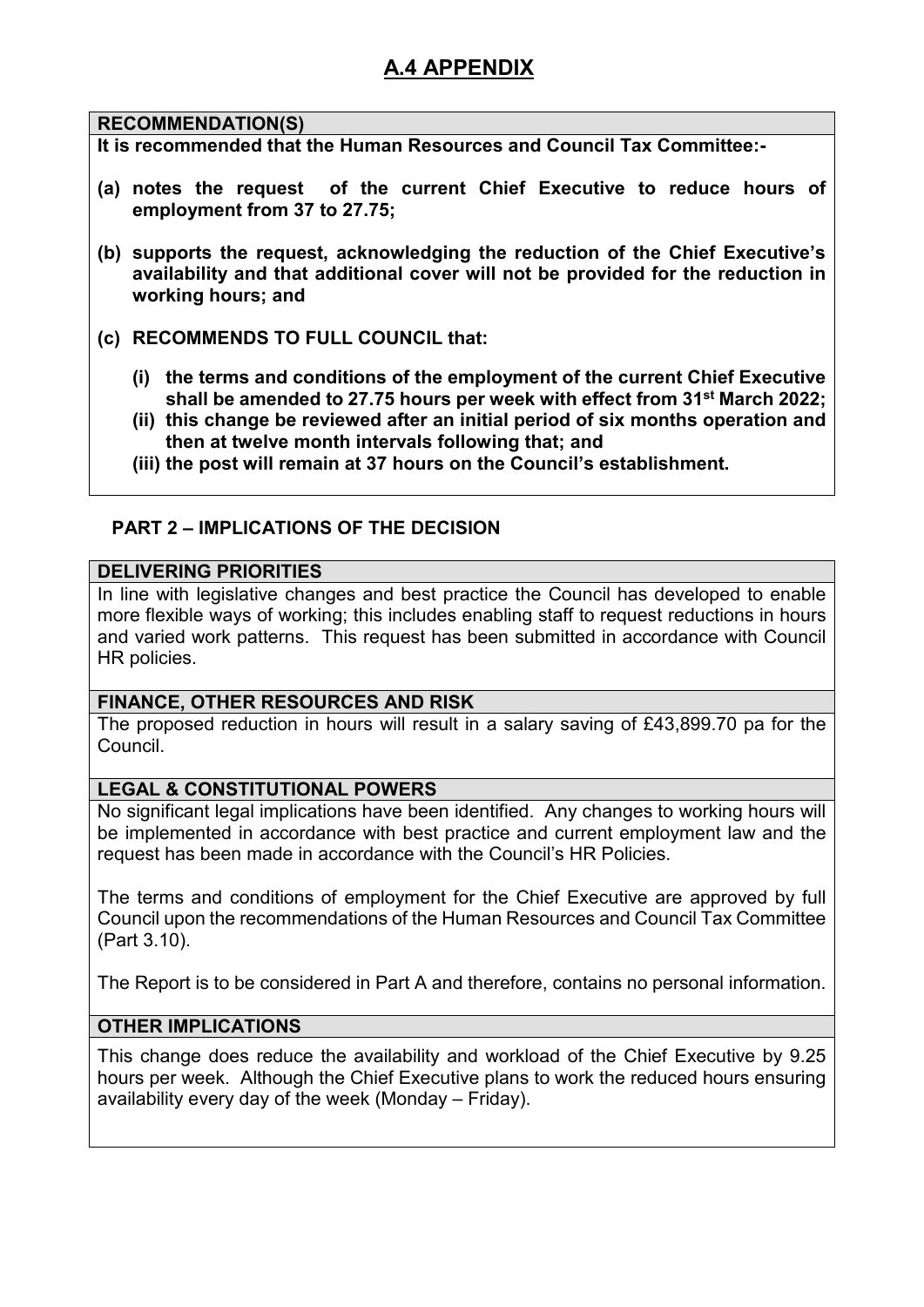# **PART 3 – SUPPORTING INFORMATION**

#### **Reduction in hours**

As previously stated, the terms and conditions of employment for the post of Chief Executive has been in place since 2010. The proposed reduction in hours falls within the organisation's practice and procedures for its employees. The special nature of the post of Chief Executive means that the terms and conditions are set by the Joint National Committee for Local Authority Chief Executives and locally agreed by Council, following the advice and recommendations of the Human Resources and Council Tax Committee.

The proposed reduction in hours is being made at the request of the Chief Executive under the flexible working policy; it also meets the requirements of the flexible retirement policy, if the Chief Executive chooses to exercise rights in accordance with this policy. This is however a personal choice, which falls outside of the remit of this report.

It is not intended that this request will require cover by the Council's senior management team or other resources, and by accepting the proposed change in hours, the Council will be agreeing to a Chief Executive on reduced hours. However, the post holder remains fully committed to Tendring District Council.

The reduction of hours will be spread across the full working week ensuring that the Chief Executive continues to be available to the organisation from Monday to Friday. Details of specific practical and operational arrangements will be agreed with the Leader prior to implementation.

Committee is asked to note that the Leader of the Council, Councillor Neil Stock OBE, has been consulted regarding this proposed change and advises that he fully supports the proposal. The Leader has asked for the following to be included within this report:-

"*When Ian Davidson was appointed as Tendring's Chief Executive over a decade ago the Council was in a very sorry state; the Audit Commission had published a damning report that highlighted "issues of probity and perceptions of corruption" within the planning function; decision making was overly bureaucratic and intensely risk-averse, relations between members were overly antagonistic while dealings between members and officers were based on suspicion and mistrust. Fundamentally, the reputation of the Authority across the wider local government world was exceedingly poor.* 

*Ian changed all that. Through his positivity, can-do spirit and tireless determination and enthusiasm Tendring District Council is now widely regarded as one of the best-run and the most ambitious local authorities in the country. We have all played our part in that incredible progress; all the members and officers who have been involved with the Council over the past ten years have done their bit to make it the outstanding local authority that we know today, but it is Ian who has led from the front, who has always demanded the best and who has been the inspiration for all our successes.* 

*So, whilst an employer of the size and scale as Tendring District Council has a duty to consider any reasonable request that a member of staff may make to vary the terms and conditions of their employment, I am especially happy to support this request from our Chief Executive, as quite frankly I think it is the least we owe him. I would also like to*